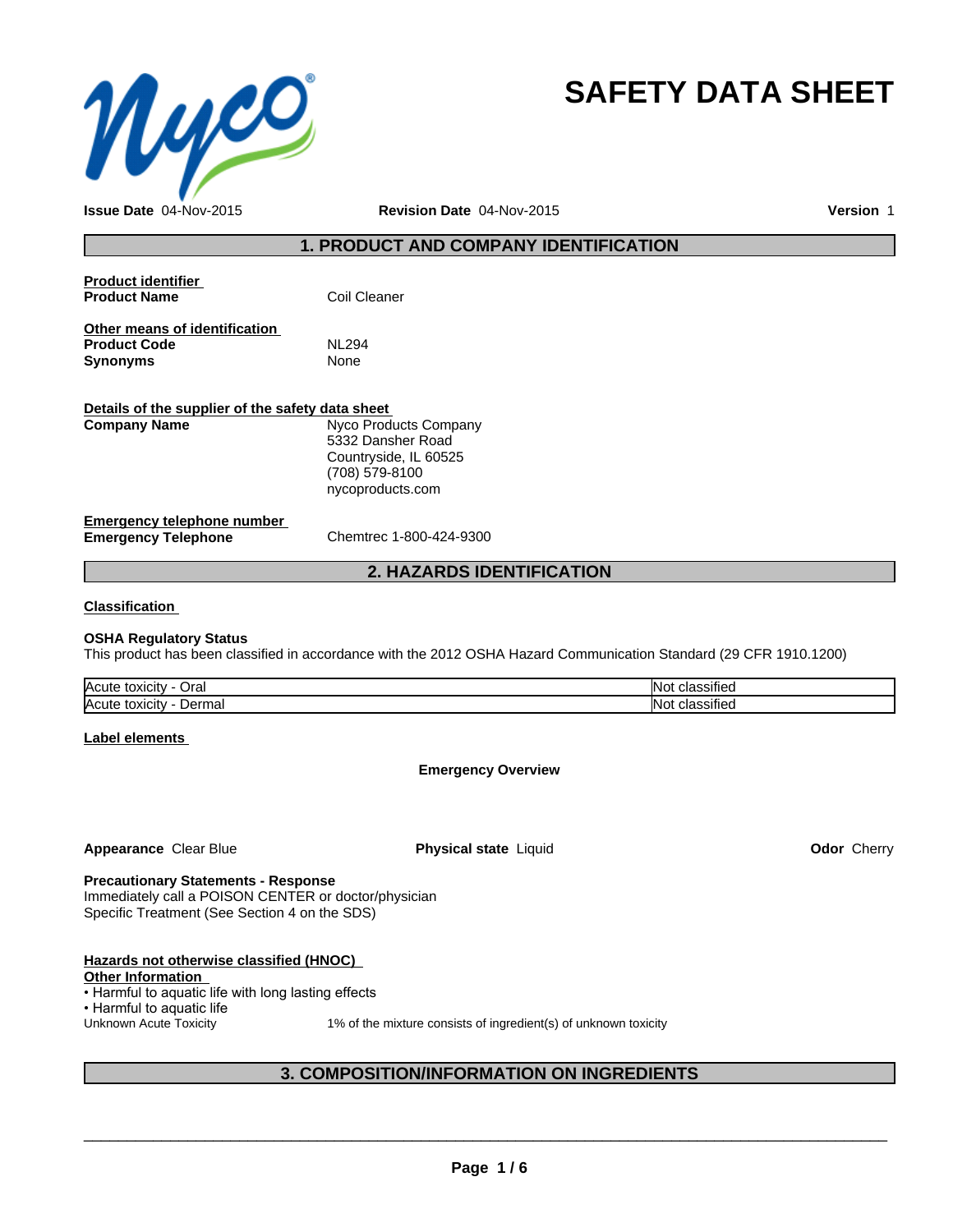| Chemical Name          | <b>CAS No.</b>          | Weight-% | Trade Secret |
|------------------------|-------------------------|----------|--------------|
| ·Hvdroxvpropanoic acid | ററ<br>⇁<br>- 3-4<br>.ں۔ |          |              |
| Surfactant Blend       | Proprietary             |          |              |

\*The exact percentage (concentration) of composition has been withheld as a trade secret.

| <b>4. FIRST AID MEASURES</b>                                                                                             |                                                                                                                         |  |  |  |
|--------------------------------------------------------------------------------------------------------------------------|-------------------------------------------------------------------------------------------------------------------------|--|--|--|
| <b>First aid measures</b>                                                                                                |                                                                                                                         |  |  |  |
| <b>Skin Contact</b>                                                                                                      | Wash off immediately with plenty of water. Wash skin with soap and water.                                               |  |  |  |
| Eye contact                                                                                                              | Rinse thoroughly with plenty of water for at least 15 minutes, lifting lower and upper eyelids.<br>Consult a physician. |  |  |  |
| <b>Inhalation</b>                                                                                                        | Remove to fresh air.                                                                                                    |  |  |  |
| Ingestion                                                                                                                | Clean mouth with water and drink afterwards plenty of water.                                                            |  |  |  |
|                                                                                                                          | Most important symptoms and effects, both acute and delayed                                                             |  |  |  |
| Any additional important symptoms and effects are described in Section 11: Toxicology<br><b>Symptoms</b><br>Information. |                                                                                                                         |  |  |  |
|                                                                                                                          | Indication of any immediate medical attention and special treatment needed                                              |  |  |  |
| Note to physicians                                                                                                       | Treat symptomatically.                                                                                                  |  |  |  |
|                                                                                                                          | <b>5. FIRE-FIGHTING MEASURES</b>                                                                                        |  |  |  |

#### **Suitable extinguishing media**

Use extinguishing measures that are appropriate to local circumstances and the surrounding environment.

**Unsuitable extinguishing media** Caution: Use of water spray when fighting fire may be inefficient.

# **Specific hazards arising from the chemical**

No Information available.

**Explosion data Sensitivity to Mechanical Impact** None. **Sensitivity to Static Discharge** None.

#### **Protective equipment and precautions for firefighters**

As in any fire, wear self-contained breathing apparatus pressure-demand, MSHA/NIOSH (approved or equivalent) and full protective gear.

| <b>6. ACCIDENTAL RELEASE MEASURES</b>                                                     |                                                            |  |  |  |  |
|-------------------------------------------------------------------------------------------|------------------------------------------------------------|--|--|--|--|
| Personal precautions, protective equipment and emergency procedures                       |                                                            |  |  |  |  |
| <b>Personal precautions</b>                                                               | Ensure adequate ventilation, especially in confined areas. |  |  |  |  |
| <b>Environmental precautions</b>                                                          |                                                            |  |  |  |  |
| See Section 12 for additional ecological information.<br><b>Environmental precautions</b> |                                                            |  |  |  |  |
| Methods and material for containment and cleaning up                                      |                                                            |  |  |  |  |
| Prevent further leakage or spillage if safe to do so.<br><b>Methods for containment</b>   |                                                            |  |  |  |  |
| Pick up and transfer to properly labeled containers.<br>Methods for cleaning up           |                                                            |  |  |  |  |
| <b>7. HANDLING AND STORAGE</b>                                                            |                                                            |  |  |  |  |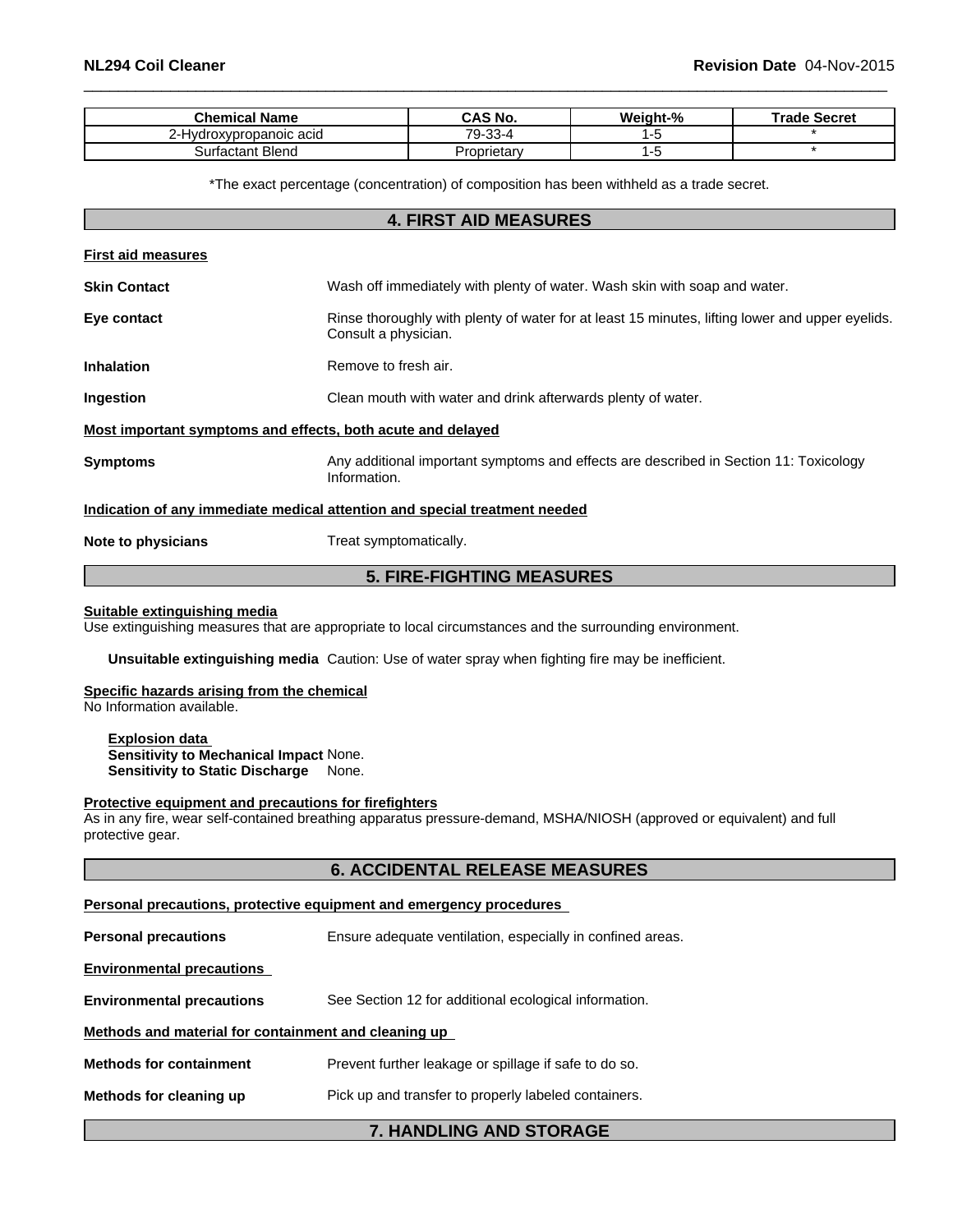| <b>Precautions for safe handling</b>                                                                  |                                                                                                                                                                                                                                                                                                                                  |  |  |
|-------------------------------------------------------------------------------------------------------|----------------------------------------------------------------------------------------------------------------------------------------------------------------------------------------------------------------------------------------------------------------------------------------------------------------------------------|--|--|
| Handle in accordance with good industrial hygiene and safety practice.<br>Advice on safe handling     |                                                                                                                                                                                                                                                                                                                                  |  |  |
| Conditions for safe storage, including any incompatibilities                                          |                                                                                                                                                                                                                                                                                                                                  |  |  |
| Keep containers tightly closed in a dry, cool and well-ventilated place.<br><b>Storage Conditions</b> |                                                                                                                                                                                                                                                                                                                                  |  |  |
| None known based on information supplied.<br>Incompatible materials                                   |                                                                                                                                                                                                                                                                                                                                  |  |  |
|                                                                                                       | 8. EXPOSURE CONTROLS/PERSONAL PROTECTION                                                                                                                                                                                                                                                                                         |  |  |
| <b>Control parameters</b>                                                                             |                                                                                                                                                                                                                                                                                                                                  |  |  |
| <b>Exposure Guidelines</b>                                                                            | This product, as supplied, does not contain any hazardous materials with occupational<br>exposure limits established by the region specific regulatory bodies.                                                                                                                                                                   |  |  |
| <b>Appropriate engineering controls</b>                                                               |                                                                                                                                                                                                                                                                                                                                  |  |  |
| <b>Engineering Controls</b><br>Showers, Eyewash stations & Ventilation systems.                       |                                                                                                                                                                                                                                                                                                                                  |  |  |
|                                                                                                       | Individual protection measures, such as personal protective equipment                                                                                                                                                                                                                                                            |  |  |
| <b>Eye/face protection</b>                                                                            | Safety glasses or chemical splash goggles.                                                                                                                                                                                                                                                                                       |  |  |
| Skin and body protection                                                                              | Wear chemical resistant gloves. Wear suitable protective clothing.                                                                                                                                                                                                                                                               |  |  |
| <b>Respiratory protection</b>                                                                         | If exposure limits are exceeded or irritation is experienced, NIOSH/MSHA approved<br>respiratory protection should be worn. Positive-pressure supplied air respirators may be<br>required for high airborne contaminant concentrations. Respiratory protection must be<br>provided in accordance with current local regulations. |  |  |
| <b>General Hygiene</b>                                                                                | Handle in accordance with good industrial hygiene and safety practice.                                                                                                                                                                                                                                                           |  |  |

# **9. PHYSICAL AND CHEMICAL PROPERTIES**

### **Information on basic physical and chemical properties**

| <b>Physical state</b> | Liquid                   |
|-----------------------|--------------------------|
| Appearance            | Clear Blue               |
| Color                 | Blue                     |
| Odor                  | Cherry                   |
| <b>Odor threshold</b> | No Information available |

**pH** 2.5 - 4.0<br> **Specific Gravity** 1.011 **Specific Gravity Viscosity**  $\leq$  25 cP @ 25°C<br>**Melting point/freezing point** No Information available **Melting point/freezing point** No Inform<br>**Flash point**  $>205$  °F **Flash point Boiling point / boiling range Flammability (solid, gas)** No data available **Flammability Limits in Air**<br> **Upper flammability limit:** No Information available **Upper flammability limit:** No Information available<br> **Lower flammability limit:** No Information available **Lower flammability limit:**<br>Vapor pressure **Vapor pressure** No Information available<br> **Vapor density** No Information available **Water solubility<br>Partition coefficient Autoignition temperature** No Information available **Decomposition temperature** No Information available

**Evaporation rate** No Information available

**No Information available**<br>Complete **No Information available** 

# **Property Remarks** • **Method Values Remarks** • **Method**

**Other Information**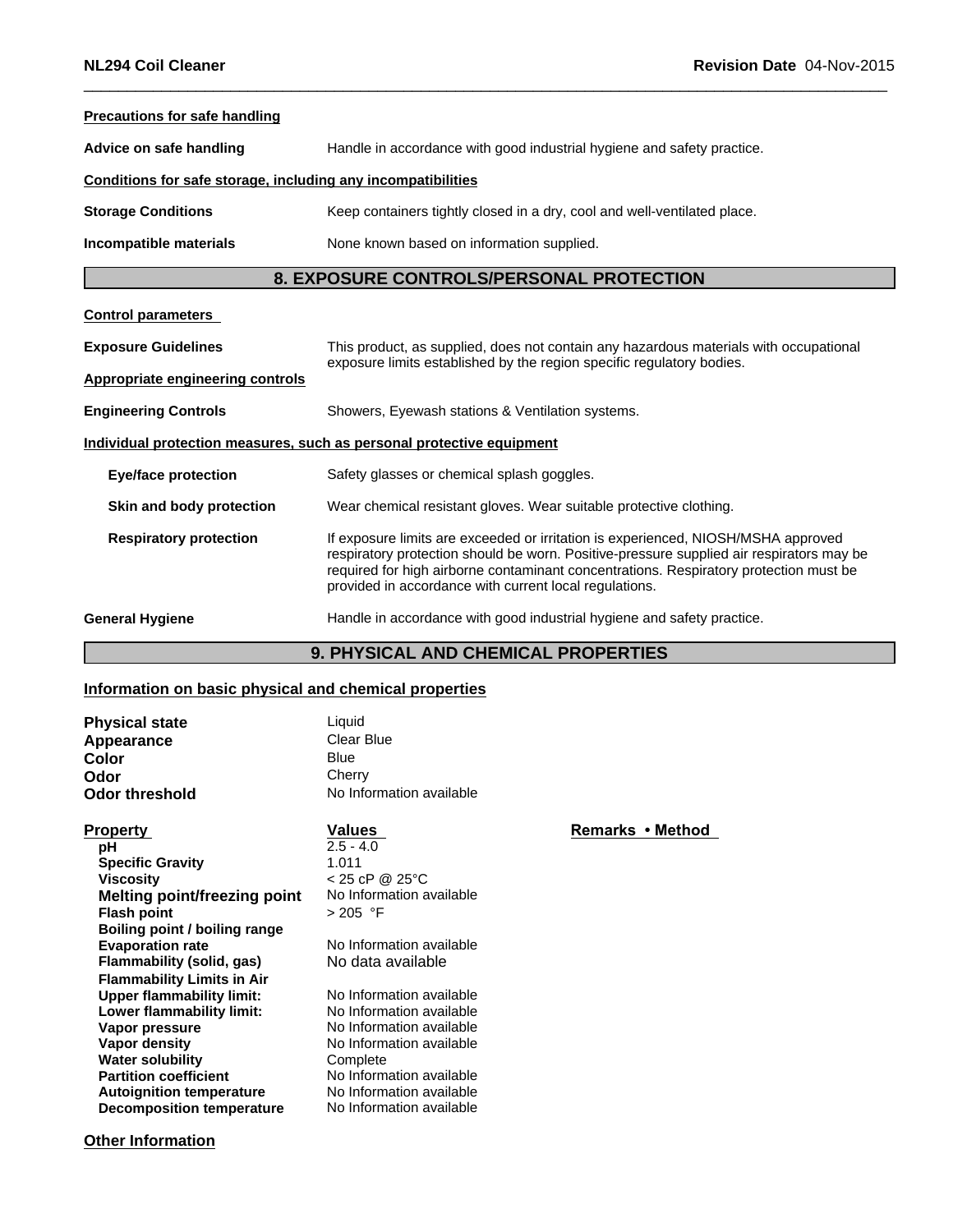**Density Lbs/Gal** 8.42 **VOC Content (%)** Not Applicable

# **10. STABILITY AND REACTIVITY**

**Reactivity** No data available

# **Chemical stability**

Stable under recommended storage conditions. **Possibility of Hazardous Reactions** None under normal processing. **Conditions to avoid** Extremes of temperature and direct sunlight. **Incompatible materials** None known based on information supplied. **Hazardous Decomposition Products** None known based on information supplied.

# **11. TOXICOLOGICAL INFORMATION**

### **Information on likely routes of exposure**

| <b>Product Information</b> |                     | Maybe harmful by inhalation, ingestion, in contact with eyes and skin,                     |
|----------------------------|---------------------|--------------------------------------------------------------------------------------------|
| <b>Inhalation</b>          |                     | Inhalation of vapors in high concentration may cause irritation of respiratory system.     |
|                            | Eye contact         | Avoid contact with eyes. Contact with eyes may cause irritation or burns.                  |
|                            | <b>Skin Contact</b> | Avoid contact with skin. Prolonged skin contact may defat the skin and produce dermatitis. |
| <b>Ingestion</b>           |                     | Do not taste or swallow. May cause stomach distress, nausea, or vomiting.                  |
|                            |                     |                                                                                            |

| <b>Chemical Name</b>                | Oral LD50            | Dermal LD50                | <b>Inhalation LC50</b> |
|-------------------------------------|----------------------|----------------------------|------------------------|
| 2-Hydroxypropanoic acid<br>179-33-4 | $= 3730$ mg/kg (Rat) | (Rabbit)<br>> 2000 mg/kg ( |                        |
| Surfactant Blend                    | > 2000 mg/kg (Rat)   | $>$ 2000 mg/kg (Rat)       |                        |

### **Information on toxicological effects**

**Symptoms** No Information available.

#### **Delayed and immediate effects as well as chronic effects from short and long-term exposure**

| <b>Sensitization</b>            | No Information available. |
|---------------------------------|---------------------------|
| Germ cell mutagenicity          | No Information available. |
| Carcinogenicity                 | No Information available. |
| <b>Reproductive toxicity</b>    | No Information available. |
| <b>STOT - single exposure</b>   | No Information available. |
| <b>STOT - repeated exposure</b> | No Information available. |
| <b>Aspiration hazard</b>        | No Information available. |

#### **Numerical measures of toxicity - Product Information**

**Unknown Acute Toxicity** 1% of the mixture consists of ingredient(s) of unknown toxicity

# **The following values are calculated based on chapter 3.1 of the GHS document** . **ATEmix (oral)** 51,448.00 **ATEmix (dermal)**36,255.00

# **12. ECOLOGICAL INFORMATION**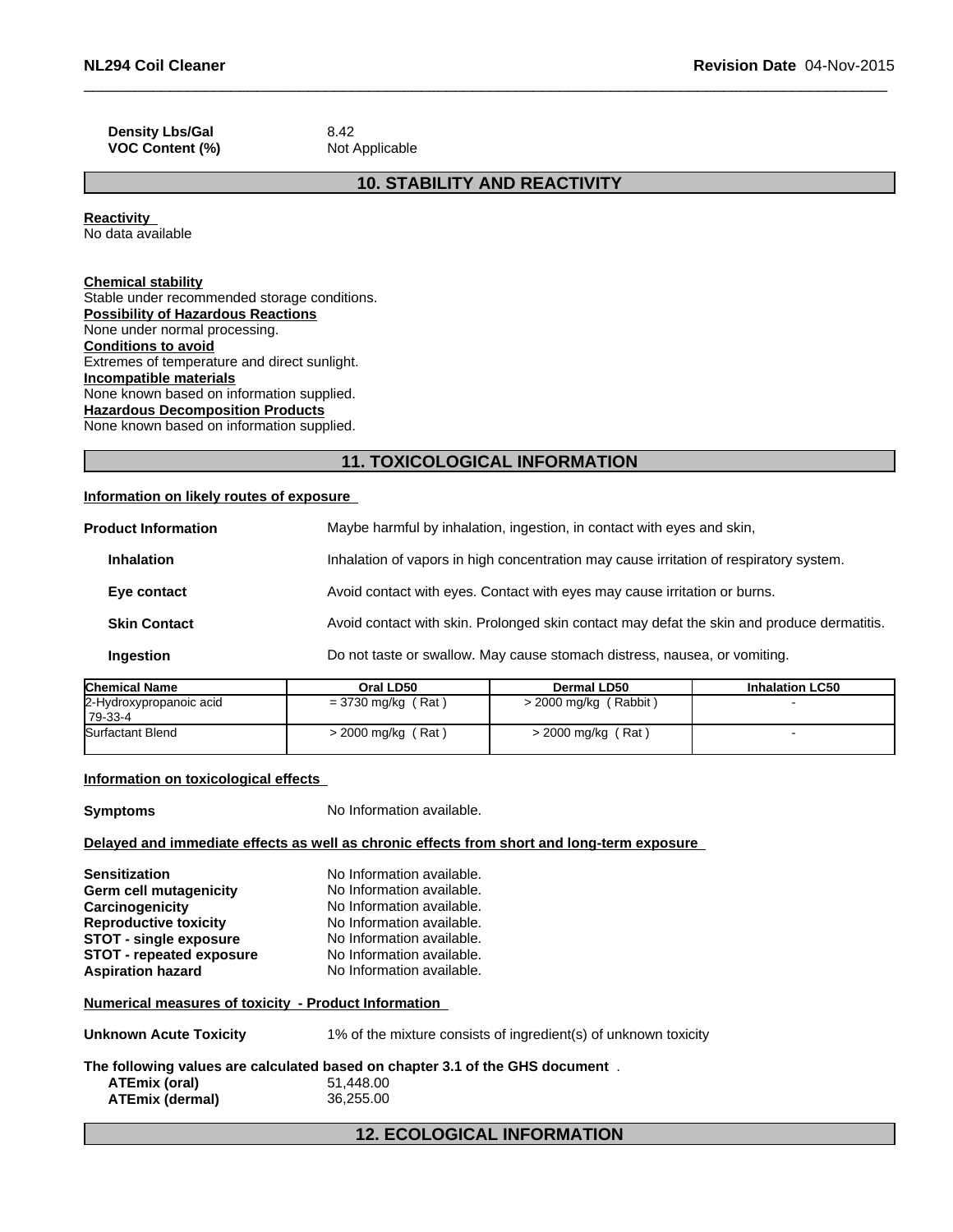# **Ecotoxicity**

1.5% of the mixture consists of components(s) of unknown hazards to the aquatic environment

| <b>Chemical Name</b>               | Algae/aguatic plants                                   | Fish                                                                                                                                                                                                                                                              | Crustacea                   |
|------------------------------------|--------------------------------------------------------|-------------------------------------------------------------------------------------------------------------------------------------------------------------------------------------------------------------------------------------------------------------------|-----------------------------|
| 2-Hydroxypropanoic acid<br>79-33-4 | 3.5: 70 h Pseudokirchneriella<br>subcapitata mg/L EC50 | 320: 96 h Brachydanio rerio mg/L<br>240: 48 h Daphnia magna mg/L<br>LC50 semi-static 100 - 180: 96 h<br>EC50 180 - 320: 48 h Daphnia<br>Lepomis macrochirus mg/L LC50<br>magna mg/L EC50 Static<br>static 100 - 180: 96 h Oncorhynchus<br>mykiss mg/L LC50 static |                             |
| Surfactant Blend                   |                                                        | 1.2: 96 h Oncorhynchus mykiss<br>ma/L LC50                                                                                                                                                                                                                        | 5.3: 48 h Daphnia mg/L LC50 |

#### **Persistence and degradability**

No Information available.

#### **Bioaccumulation**

Bioaccumulative potential.

| <b>Chemical Name</b>    | coefficient<br>Partition |
|-------------------------|--------------------------|
| 2-Hydroxypropanoic acid | $-0.62$                  |
| 79-33-4                 |                          |

**Other adverse effects** No Information available

# **13. DISPOSAL CONSIDERATIONS**

#### **Waste treatment methods**

| <b>Disposal of wastes</b>     | Disposal should be in accordance with applicable regional, national and local laws and<br>regulations. |  |
|-------------------------------|--------------------------------------------------------------------------------------------------------|--|
| <b>Contaminated packaging</b> | Do not reuse container.                                                                                |  |

# **14. TRANSPORT INFORMATION**

The basic description below is specific to the container size. This information is provided for at a glance DOT information. Please refer to the container and/or shipping papers for the appropriate shipping description before tendering this material for shipment. For additional information, please contact the distributor listed in section 1 of this SDS.

| <b>DOT</b> | Not regulated |  |
|------------|---------------|--|

**TDG** Not regulated

# **15. REGULATORY INFORMATION**

**International Inventories TSCA** Complies **DSL/NDSL** Complies

# **Legend:**

**TSCA** - United States Toxic Substances Control Act Section 8(b) Inventory **DSL/NDSL** - Canadian Domestic Substances List/Non-Domestic Substances List

# **US Federal Regulations**

### **SARA 313**

Section 313 of Title III of the Superfund Amendments and Reauthorization Act of 1986 (SARA). This product does not contain any chemicals which are subject to the reporting requirements of the Act and Title 40 of the Code of Federal Regulations, Part 372